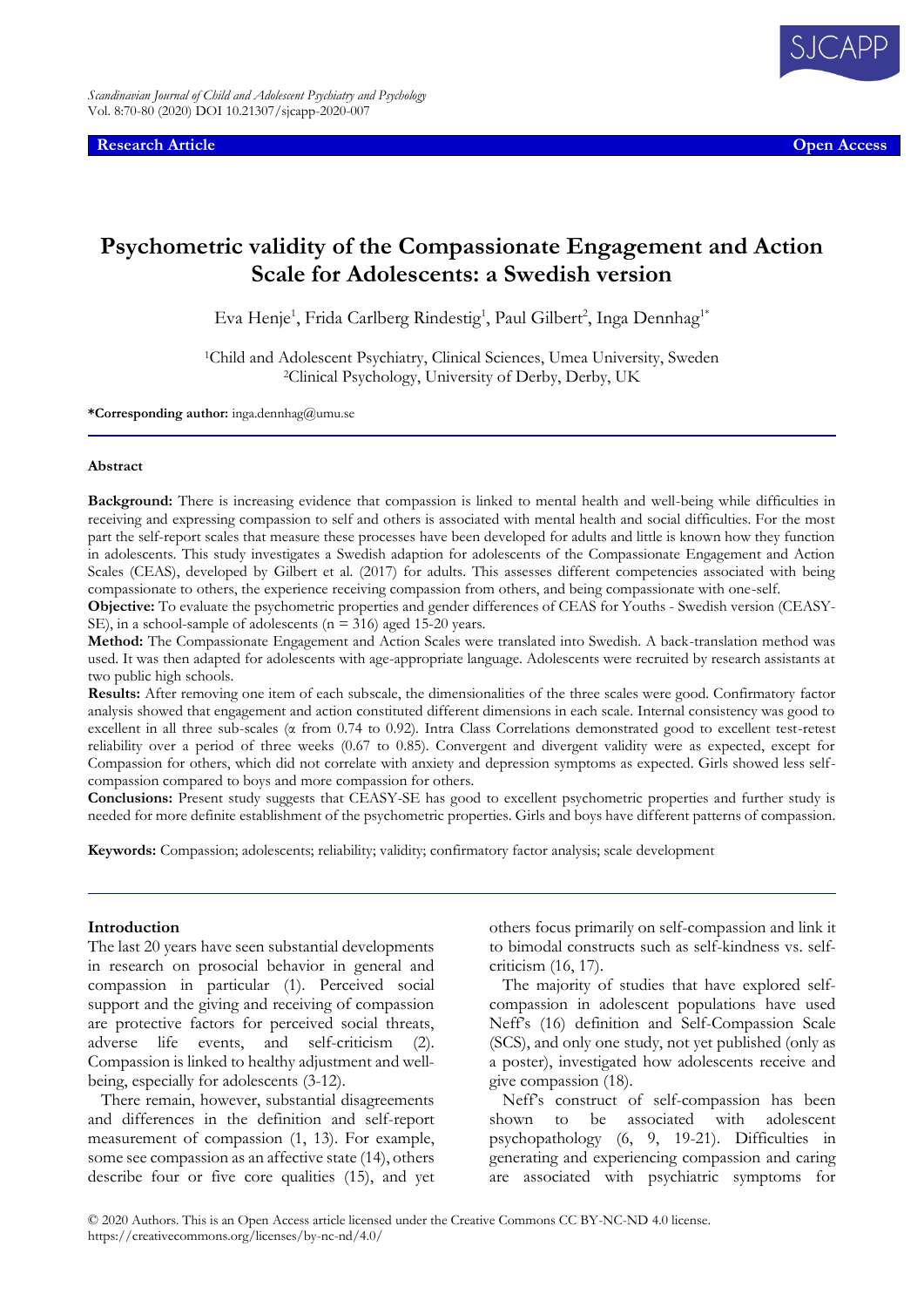adolescents such as depressive symptoms (correlations between .60 to .62) (6, 9, 19), suicidality (compassion explained 3.4% variance in suicidality) (20), and anxiety (correlations between .26 to .73) (9, 21). From a salutogenic perspective compassion skills are also shown to be significant for adolescents' well-being (5, 7, 22), perceived life satisfaction (6), distress tolerance (5, 8), and sense of community.

One of the difficulties in interpreting the results generated from the SCS scale (17), is the six-factor structure where three of its factors are not measures of self-compassion, but rather measures of phenomena that have long been known to be linked to mental health difficulties, such as self-judgment (self-criticism) and sense of isolation (21, 23). Thus, it is not surprising that the SCS correlates with mental health difficulties, and there is a risk of losing focus specifically on care, focused attributes, and competencies.

An alternative approach to self-compassion is to consider the evolutionary roots of compassion as an emergent motivation that evolved with mammalian caregiving systems (1, 24, 25). Compassion basically utilizes the competencies and physiological systems of caregiving. It is now understood that the evolution of mammalian caring was associated with physiological and psychological adaptations that enabled the caregiver to be sensitive to the needs and distress of the other (usually the infant) and then to behave appropriately to try to relieve that distress (26).

A measure developed to tap into these compassion motives and competencies is the Compassion Engagement and  $\tilde{Act}$  Scales (CEAS) (1). The CEAS was designed around the stimulus (distress/need) and response (appropriate relieving action) algorithm of compassion, which is defined as "sensitivity to suffering in self and others with a commitment to try to alleviate and prevent it" (1, p. 1). This model has suggested the following six competencies underpinning engagement: being motivated to pay attention to suffering, being mindfully attuned to distress and need, having a sympathetic reaction, being able to tolerate the emotions arising, having an empathic understanding about the nature of suffering, and being nonjudgmental.

In regard to the action and response function, the corresponding modalities are likely to be helpful, running imaginary scenarios in one's mind, using one's capacity for reasoning, behaving compassionately (which can mean courageously), using the body to stabilize the mind, and allowing the appropriate feelings of action. Feelings and actions will vary according to context.

We can have compassion for ourselves, experience compassion from others, and have compassion for

others. To measure these three dimensions of compassion, Gilbert et al. (1) developed the CEAS for adults. The psychometric properties of the CEAS showed a satisfactory factorial structure and good internal consistency for each of the subscales  $(\alpha)$ = .72—.90).The CEAS has also shown good convergent validity (1).The CEAS has not yet been adapted and validated for use in adolescent populations, which is crucial to better understanding the development of compassion and caring for self and for others, which has a range of benefits for adolescents (7, 10, 22).

With regard to gender differences in compassion (27), the findings are inconsistent. Several studies on adults have found that women have slightly lower levels of self-compassion compared to men (9, 17, 28-30) while other studies have found no gender differences (1, 29, 31). In studies of adolescents, the role of gender with regard to compassion is even more unclear (5). Female adolescents, and especially older females, have scored lower on self-compassion than boys (5, 22).

# **Aims and hypothesis**

The main purpose of the current study was to translate and adapt the CEAS (1) to a Swedish adolescent version CEASY-SE and to validate it in a community sample of Swedish-speaking adolescents aged 15–20 years old. We hypothesized that the factor structures proposed by the original authors of the adult measures would be confirmed. It was also hypothesized that girls would show lower levels of self-compassion than boys (5, 22).

# **Methods**

The study was conducted at two community high schools in Sweden, one public art school and one ordinary school. The project was approved by the Swedish Regional Ethical Review Board in Umeå (number 2018/59-31).

# **Procedure**

Permission from the authors of the original questionnaires to translate the CEAS to Swedish and to adapt it for adolescent use was obtained. Semantic and content equivalence, needed for cross-cultural research, was established by a back-translation method. We used age-specific words in CEASY-SE and adapted it for Swedish adolescents, simplified the language, but did not alter the content of the items from the original adult version.

The students received verbal and written information by research assistants, and written consent was obtained from those who volunteered to participate.

Students were invited to fill out self-report questionnaires on an online web platform. Because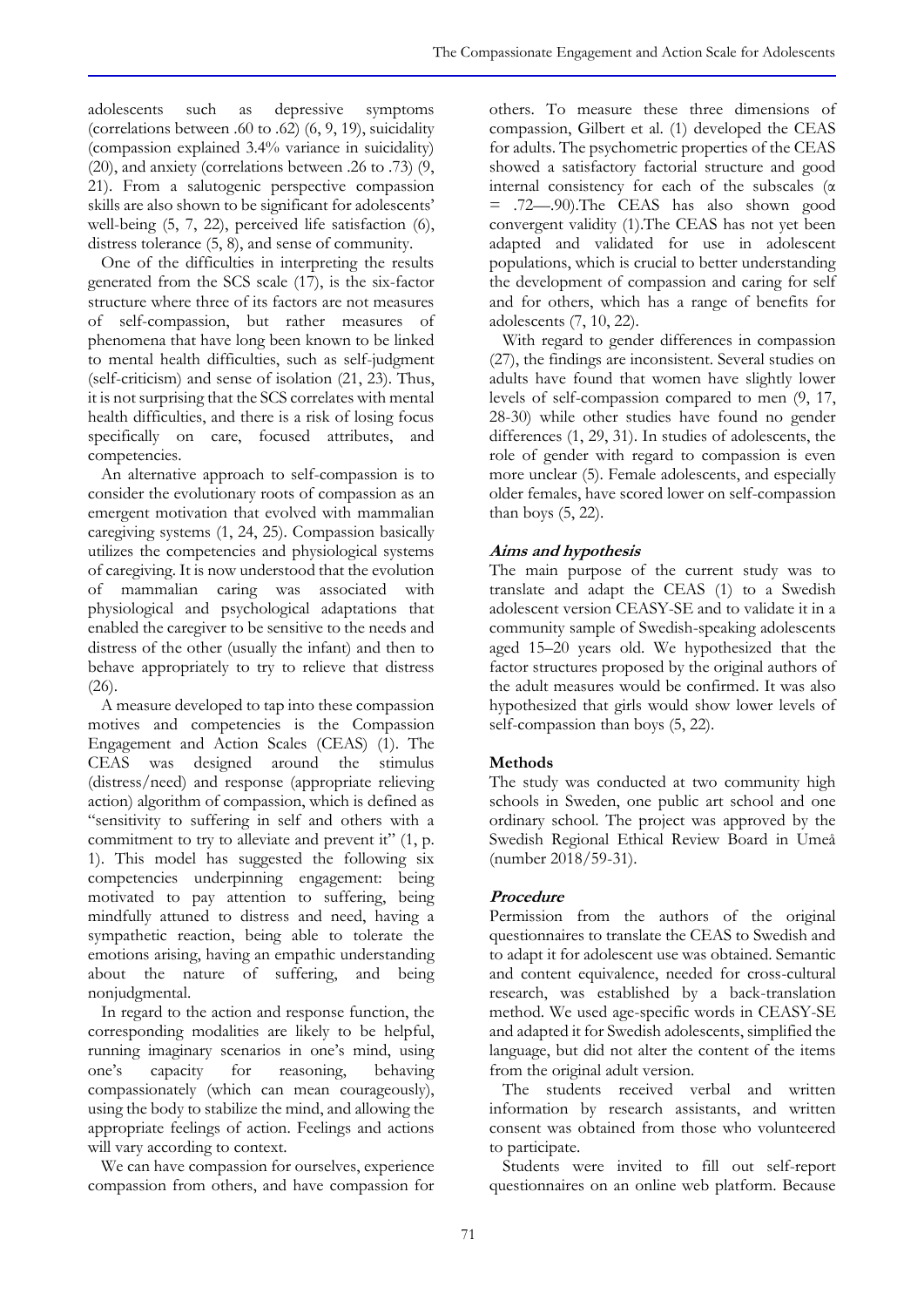completing the survey can be tedious, we scheduled a short break with juice and snacks. Reimbursement was given after completion in the form of a gift card.

### **Participants**

Participants were recruited from different high school programs (natural science, social science, media, and the arts) and constituted a convenience sample. Four hundred and forty-two adolescents were asked to participate and 316 (71%) agreed to participate in the study, of which 213 (67%) were girls, and the age ranged from 15 to 20 years old (*M*  $= 17.07$ ,  $SD = 1.36$ ). Sixty-seven percent were living with both parents. Most participants were Swedishborn (90%), and all of them were Swedish speaking. A Swedish socioeconomic classification system (32) was used to estimate the households' places in a socioeconomic ranking based on six different classes. In the current sample, the distribution was as follows: 17.60% workers, 30.90% assistant and intermediate non-manual workers, 32.80% professionals, civil servants, and executives, 7.60% self-employed of various kinds, and 11.10% unknown.

A subset of the original sample ( $n = 119$  girls and  $n = 36$  boys) completed the same questionnaires three weeks later to obtain data on test-retest reliability. The mean age was  $16.91$  years (SD = .84). Everyone in the original sample was asked but only a subsample answered (49%).

### **Self-assessment measures**

#### *The Compassionate Engagement and Action Scales Youth – Swedish version (CEASY-SE)*

The 30-item CEASY-SE measures compassion in adolescents in three subscales with 10 items each (see Supplementary 1) – Compassion for others, Compassion from others, and Self-compassion. Each subscale assesses two orientations of competencies: A) engagement with distress/suffering (six items) and B) action, which focuses specifically on actions aimed to prevent and alleviate distress/suffering (four items). Each item is rated on a 10-point Likert scale from 0 (never) to 10 (always). The sum was calculated for engagement (items 1, 2, 4, 5, 6, and 8) and action (items 1, 2, 4, and 5), respectively. Reversed filler items (items 3 and 7) were not included in the analyses. The reversed filler items were only there to control the data from those who filling in randomly without having read the questions. A total sum score was calculated for each scale of compassion.

### **Convergent validity**

### *Self-Compassion Scale* (SCS; 17)

The SCS is a 26-item instrument that measures three positive self-related attitudes (Self-Kindness, Common Humanity, and Mindfulness) and three negative attitudes (Self-Judgment, Isolation, and Over-Identification). In the current study, we chose to only use the positive total score since those components have more in common with the CEASY-SE (23) and therefore would be a better measure of a similar construct. Participants rate each item on a 5-point Likert scale from 1 (almost never) to 5 (almost always). The SCS positive subscale has shown satisfactory convergent validity (23), good internal consistency (33), high test-retest reliability (.93; (17). Internal consistency in the current sample was .88 (95% CI = [.86, .90]).

### *WHO-5 Well-being Index (*WHO-5; 34)

The WHO-5 is a salutogenic scale that measures overall well-being, which is highly related to selfcompassion (5, 7, 22). Each item is rated on a 6-point Likert scale from 0 (not present) to 6 (constantly present), and higher scores should be interpreted as better well-being. Cronbach's α in the current sample was excellent at .89 (95% CI = [.87, .91]).

### *Beck Youth Inventories* (BYI; (35)

The BYI measures mental health problems in five subscales. The scales are rated on a 4-point Likert scale ranging from 0 (Never) to 3 (Always) (35). In this study we used only the depression and anger subscales. Depression (6, 9, 19) and anger are inversely related to self-compassion:

### *Beck Youth Inventories of Emotional and Social Impairment Depression* (BYI-D).

The subscale consists of 20 questions. Internal consistency in the present sample was very high at .92  $(95\% \text{ CI} = [.91, .94]).$ 

#### *Beck Youth Inventories of Emotional and Social Impairment Anger* (BYI-A).

The internal consistency for the 20-item BYI-A subscale in the present sample was excellent at .92  $(95\% \text{ CI} = [.90, .93])$ . Internal consistency for BYI-D and BYI-A were in line with a Swedish study (α  $= .91$ ; (35)).

### *The Revised Child Anxiety Scale* (RCADS; 36)

The RCADS long scale assesses symptoms of anxiety and depression compatible with the DSM-IV system. It consists of 47 questions on a 4-point Likert scale ranging from 0 (Never) to 3 (Always). The RCADS has been shown to be a reliable instrument for crosscultural use (37). In the present study, we used the total anxiety scale (37 items). Anxiety is inversely related to self-compassion (9, 21). In the present sample, the internal consistencies were excellent ( $\alpha$  $= .94$ ).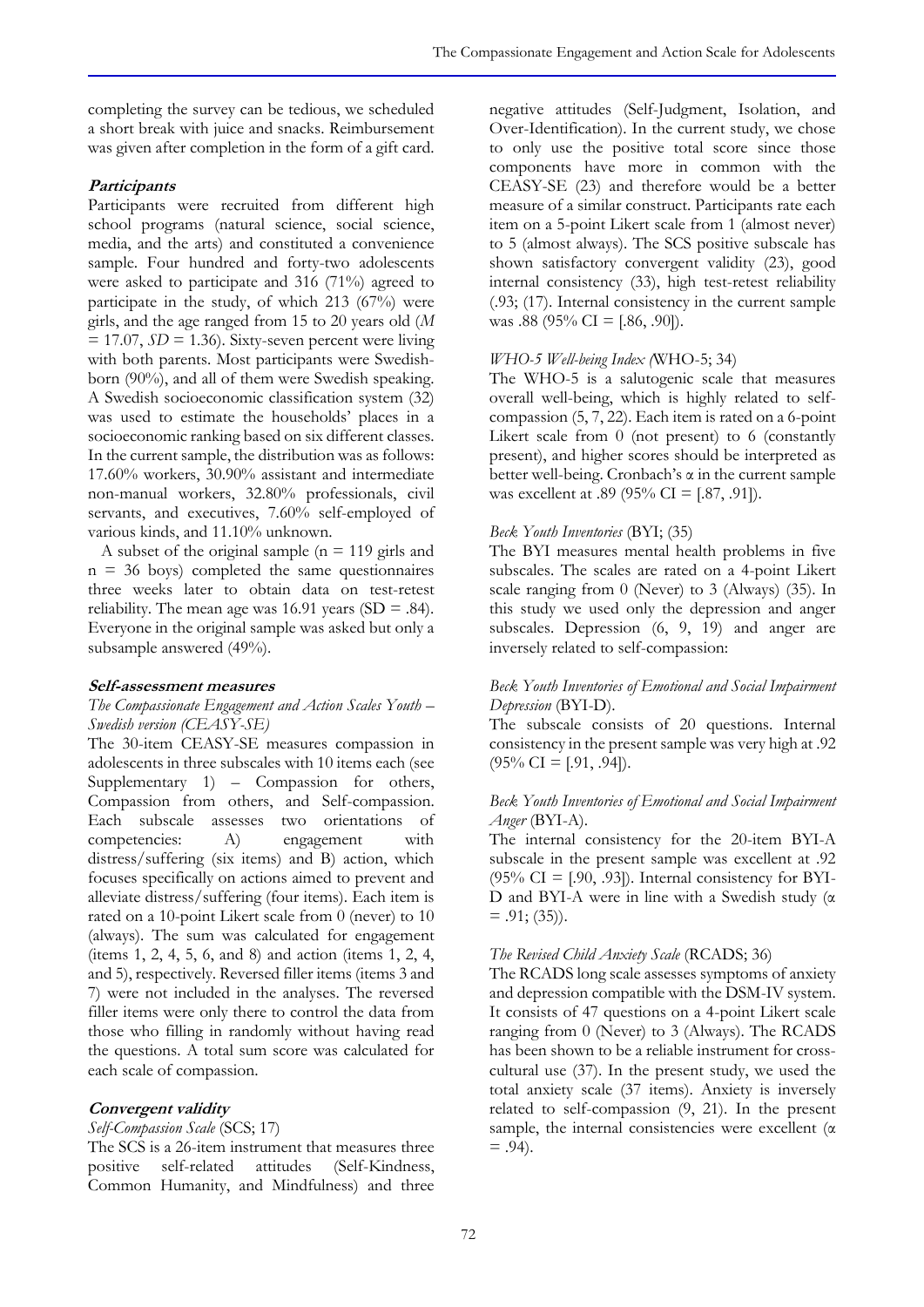### **Divergent validity**

### *Strength and Difficulties Questionnaire* (SDQ; 38)

The SDQ is a short questionnaire for measuring the psychological adjustment of children and youths. In the present study, we only used the SDQ-impact subscale, which is considered a measure of global functioning. When doing divergent validity test, construct should have no or a small relationship. The SDQ impact subscale measure a different construct than CEASY-SE and are therefore used. The SDQimpact subscale consists of 5 questions on a 5-point Likert scale. The answers range from 1 (Not at all) to 5 (All the time). The internal consistency was satisfying ( $\alpha$  = .69) (95% CI = [.61, .75]).

### *Patient Reported Outcome Measurements Information System*  (*PROMIS*) *Pain* (39)

The test measures pain interference. Pain is a related but different construct than self-compassion and were therefore used for divergent validity. It consists of 20 questions on a five-point Likert scale ranging from 1 (Never) to 5 (Almost always). In our sample the internal consistency was excellent ( $\alpha$  = .96) (95%  $CI = [.96, .97]$ .

### **Statistical analysis**

Descriptive analyses of the sample and the CEASY-SE items were conducted using SPSS version 26.0. Gender differences in the CEASY-SE were examined with the Mann–Whitney U-test because of the small sample size and lack of normality. Bonferroni correction was used to control for the risk of family-wise error. We used  $p = .008$  in Table 3. Corrected item-total correlations  $(r_{\text{it}} \circ)$  were calculated (40). Cronbach's  $\alpha$  was used to estimate the reliability of the scales (41).

Intraclass correlation coefficients (ICCs) were calculated to provide evidence of test–retest reliability of the CEASY-SE over a 3-week period  $(42)$ .

The latent structure of the CEASY-SE for the Swedish sample and its internal consistency were tested using the Lavaan package for structural equation modeling version 0.6-3 (BETA, (43). Confirmatory factor analyses (CFA) were used to test the original two-factor model of the three measures. Due to the non-normality distribution found in the data and the ordinal scale response, diagonally weighted least squares (DWLS) estimator was conducted (44) using a polychoric correlation matrix that was not sensitive to non-normal distribution.

Evidence for the convergent and divergent validity of the CEASY-SE was provided using Spearman correlations (rho) (45). A variable correlation plot was constructed (46) and a principal component analysis was used.

#### **Results**

#### *Factorial structure of the CEASY-SE*

Before conducting the CFA, descriptive statistics of the items were obtained (table 1). The corrected item-total correlation  $(r_{it}c)$  was higher than .3 in the total sample and in the male and female subsamples, except for one item. A correlation less than .3 indicates that the corresponding item does not correlate well with the overall scale and should be removed (40). Item number four in the Selfcompassion engagement scale was lower ( $r_{it}$ c = .22) and had the lowest item-total correlation in Compassion for others ( $r_{it}c = .44$ ) and Compassion from others ( $r_{it} = .53$ ). A CFA was computed with all items but it had a bad fit. Therefore, item four was removed from further analyses in all three measures.

CFA of the subscale Compassion for others yielded a two-factor model for the Swedish sample. Adjustment indexes showed a good fit of the model to the data:  $\chi$ 2 (26) = 59.02,  $\chi$ 2/df = 2.27, CFI = 1.00, TLI = 1.00, RMSEA = .06  $(90\% \text{ CI}$  .04, .08), supporting the suitability of the model. The subscale showed standardized factor loadings higher than .40 for all items (table 2).

Furthermore, a CFA of the Compassion from others subscale yielded a two-factor model. Adjustment indexes showed poor fit of the model to the data:  $\chi$ 2 (26) = 116.19,  $\chi$ 2/df = 4.47, CFI = 1.00, TLI = .99, RMSEA = .10  $(90\% \text{ CI} \cdot .08, .12)$ , not supporting the suitability of the model. After improving the model by letting item one and two's residuals correlate from the action subscale, a better model was calculated:  $χ2 (25) = 73.82$ ,  $χ2/df = 2.95$ ,  $CFI = 1.00, TLI = 1.00, RMSEA = .08$  (90%) CI .06, .10), supporting the suitability of the model. Correlated residuals means that these two items are more closely related than they should be, so that they might measure the same construct. The subscale showed standardized factor loadings higher than .40 for all items (table 2, showing the second model's factor loadings).

The CFA of the Self-compassion subscale also yielded a two-factor model. Adjustment indexes showed a good fit of the model to the data:  $χ2(26)$  $= 89.66$ ,  $\chi$ 2/df = 3.44, CFI = .99, TLI = .99, RMSEA  $= .08$  (90% CI .06, .10), supporting the suitability of the model. The subscale showed standardized factor loadings higher than .40 for all items, except for item five (factor loading  $= .36$ ) (table 2).

### *Internal consistency and test-retest reliability*

Internal consistency for the total sample in all subscales (Table 3) showed good to excellent internal consistency ( $\alpha$  from .74 to .92). When analyzing internal consistency by gender, Cronbach's α was also good to excellent, with a higher Cronbach's α for the girls than the boys for all subscales.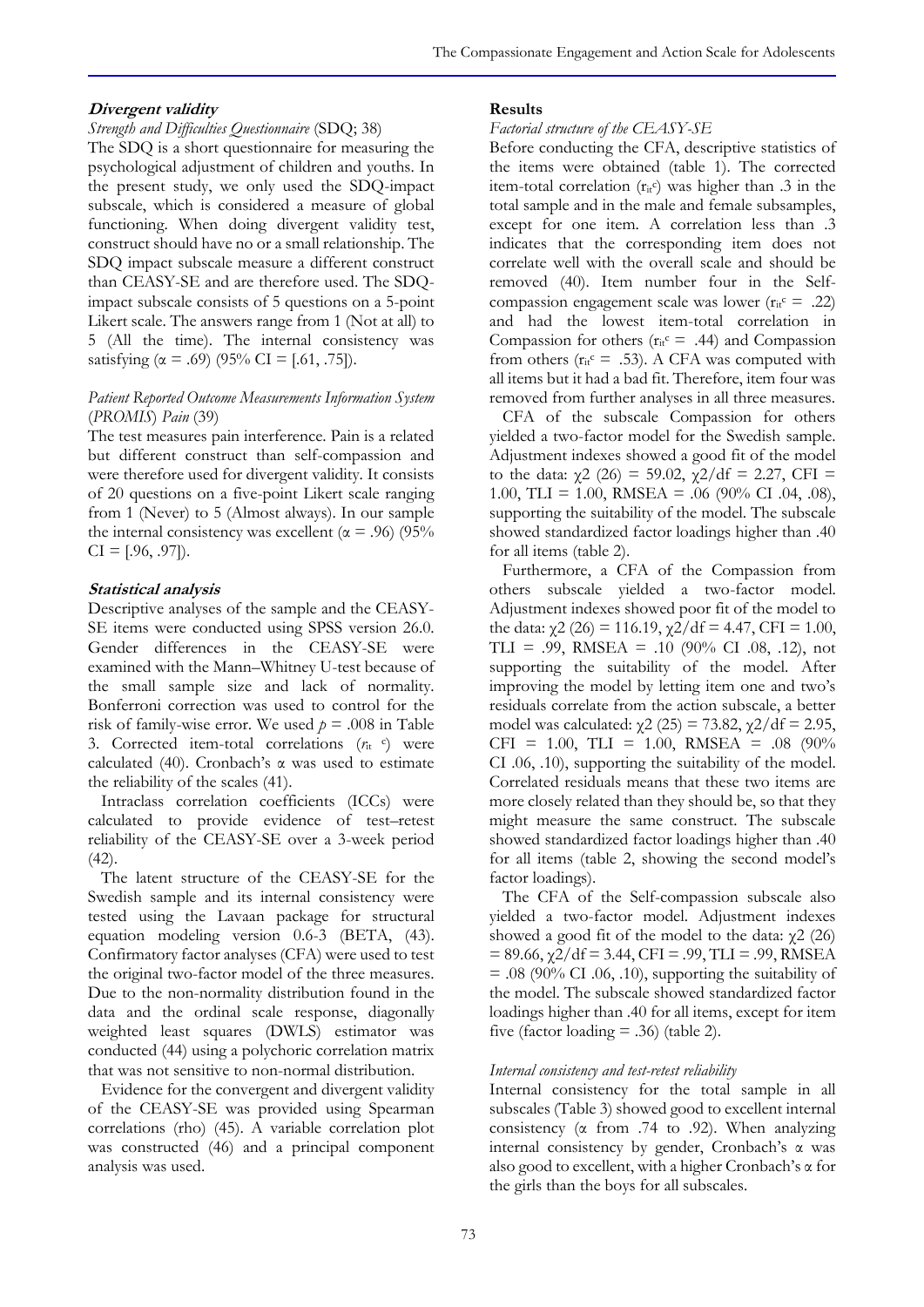|                |                                                                      |       | Total sample |                       |      |       | <b>Boys</b> |                       |      |       | Girls     |                       |      |  |
|----------------|----------------------------------------------------------------------|-------|--------------|-----------------------|------|-------|-------------|-----------------------|------|-------|-----------|-----------------------|------|--|
|                |                                                                      |       | $N = 316$    |                       |      |       | $N = 103$   |                       |      |       | $N = 213$ |                       |      |  |
| Items          |                                                                      | M     | <b>SD</b>    | $r_{it}$ <sup>c</sup> | α-i  | M     | SD          | $r_{it}$ <sup>c</sup> | α-i  | M     | SD        | $r_{it}$ <sup>c</sup> | α-i  |  |
| Engagement     |                                                                      | 47.44 | 8.53         |                       |      | 44.05 | 9.56        |                       |      | 49.08 | 7.47      |                       |      |  |
|                | Compassion for others: When others are distressed or upset by things |       |              |                       |      |       |             |                       |      |       |           |                       |      |  |
|                | Compassion from others: When I'm distressed or upset by things       | 37.80 | 10.63        |                       |      | 37.21 | 9.53        |                       |      | 38.08 | 11.14     |                       |      |  |
|                | Self-compassion: When I'm distressed or upset by things              | 38.99 | 9.68         |                       |      | 39.61 | 10.00       |                       |      | 38.70 | 9.53      |                       |      |  |
| 1a             | I want to help others to feel better                                 | 8.88  | 1.78         | 0.67                  | 0.76 | 8.17  | 2.19        | 0.69                  | 0.77 | 9.23  | 1.43      | 0.60                  | 0.73 |  |
| 1B             | others want to help me to feel better                                | 6.97  | 2.35         | 0.58 0.82             |      | 6.50  | 2.34        | $0.49$ 0.78           |      | 7.19  | 2.33      | 0.62                  | 0.84 |  |
| 1C             | I want to help myself to feel better                                 | 6.65  | 2.72         | 0.49                  | 0.66 | 7.02  | 2.74        | 0.50                  | 0.69 | 6.47  | 2.70      | 0.49                  | 0.68 |  |
| 2A             | I notice the feelings of others                                      | 8.35  | 1.63         | 0.66                  | 0.77 | 7.81  | 1.83        | 0.73                  | 0.77 | 8.61  | 1.46      | 0.57                  | 0.74 |  |
| 2B             | others notice my feelings                                            | 5.88  | 2.61         | $0.62$ $0.81$         |      | 5.94  | 2.51        | 0.58                  | 0.76 | 5.85  | 2.66      | 0.64                  | 0.83 |  |
| 2c             | I notice my own feelings                                             | 6.97  | 2.42         | $0.52$ 0.65           |      | 7.12  | 2.36        | $0.55$ 0.68           |      | 6.90  | 2.45      | 0.50                  | 0.68 |  |
| 4a             | I feel moved                                                         | 6.56  | 2.45         | $0.44$ 0.82           |      | 5.55  | 2.44        | 0.33 0.85             |      | 7.05  | 2.31      | 0.45                  | 0.78 |  |
| 4b             | others feel moved                                                    | 5.31  | 2.25         | 0.53                  | 0.83 | 5.07  | 2.09        | 0.40                  | 0.80 | 5.42  | 2.32      | 0.58                  | 0.84 |  |
| 4c             | I feel moved                                                         | 6.14  | 2.40         | $0.22$ 0.74           |      | 4.94  | 2.47        | $0.31$ 0.74           |      | 6.72  |           | 2.14 0.28             | 0.74 |  |
| 5a             | I can stand their different types of feelings                        | 7.64  | 2.15         | 0.58                  | 0.78 | 7.19  | 2.38        | 0.59                  | 0.79 | 7.86  | 2.00      | 0.55                  | 0.74 |  |
| 5b             | others can stand different types of my feelings                      | 6.70  | 2.24         | 0.66                  | 0.80 | 6.63  | 2.04        | 0.60                  | 0.75 | 6.74  | 2.34      | 0.68                  | 0.82 |  |
| 5c             | I can stand my own different types of feelings                       | 6.61  |              | 2.51 0.44 0.68        |      | 6.46  | 2.74        | $0.51$ 0.68           |      | 6.69  |           | 2.39 0.41             | 0.71 |  |
| 6а             | can understand their feelings                                        | 7.55  | 1.95         | 0.60                  | 0.77 | 7.33  | 2.17        | $0.62$ 0.79           |      | 7.66  | 1.83      | 0.60                  | 0.73 |  |
| 6b             | others can understand my feelings                                    | 5.79  | 2.42         | 0.63                  | 0.81 | 6.05  | 2.30        | 0.61                  | 0.75 | 5.67  | 2.47      | 0.65                  | 0.83 |  |
| 6c             | I can understand my feelings                                         | 6.17  | 2.47         | 0.58 0.64             |      | 6.73  | 2.46        | 0.60                  | 0.66 | 5.90  | 2.43      | 0.57                  | 0.66 |  |
| 8a             | I accept their feelings                                              | 8.45  | 1.83         | $0.56$ 0.78           |      | 8.00  | 2.08        | $0.64$ 0.78           |      | 8.67  | 1.65      | 0.47                  | 0.76 |  |
| 8b             | others accept my feelings                                            | 7.14  | 2.42         | 0.67                  | 0.80 | 7.01  | 2.24        | 0.62                  | 0.75 | 7.20  | 2.50      | 0.69                  | 0.82 |  |
| 8c             | I accept my feelings                                                 | 6.45  | 2.55         | 0.45                  | 0.68 | 7.35  | 2.46        | $0.37$ 0.73           |      | 6.02  | 2.48      | 0.52                  | 0.67 |  |
| <b>Action</b>  |                                                                      | 32.47 | 6.85         |                       |      | 29.75 | 7.58        |                       |      | 33.79 | 6.06      |                       |      |  |
|                | Compassion for others: When others are distressed or upset by things |       |              |                       |      |       |             |                       |      |       |           |                       |      |  |
|                | Compassion from others: When I'm distressed or upset by things       | 27.54 | 8.08         |                       |      | 26.24 | 8.09        |                       |      | 28.16 | 8.02      |                       |      |  |
|                | Self-compassion: When I'm distressed or upset by things              | 23.37 | 9.11         |                       |      | 25.05 | 8.77        |                       |      | 22.56 | 9.18      |                       |      |  |
| 1a             | I focus my attention on things that can help them                    | 8.15  | 1.92         | 0.83                  | 0.85 | 7.50  | 2.12        | 0.86                  | 0.85 | 8.46  | 1.74      | 0.78                  | 0.83 |  |
| 1b             | others focus their attention on things that can help me              | 6.67  | 2.31         | 0.85                  | 0.89 | 6.38  | 2.34        | 0.85                  | 0.90 | 6.81  | 2.29      | 0.85                  | 0.88 |  |
| 1 <sub>c</sub> | I focus my attention on things that can help me                      | 5.95  | 2.59         | 0.84                  | 0.89 | 6.36  | 2.39        | 0.83                  | 0.89 | 5.75  | 2.67      | 0.84                  | 0.89 |  |
| 2a             | I find ways to help them handle their feelings                       | 7.99  | 2.09         | 0.80                  | 0.86 | 7.31  | 2.33        | 0.78                  | 0.88 | 8.31  | 1.88      | 0.80                  | 0.83 |  |
| 2b             | others will find ways to help me handle my feelings                  | 6.44  | 2.41         | 0.85                  | 0.89 | 6.17  | 2.34        | 0.89                  | 0.89 | 6.57  | 2.44      | 0.84                  | 0.89 |  |
| 2c             | I find ways to handle my feelings                                    | 5.98  | 2.60         | 0.79                  | 0.91 | 6.34  | 2.56        | 0.77                  | 0.91 | 5.80  | 2.61      | 0.79                  | 0.90 |  |
| 4a             | I do things that will help them to feel better                       | 7.63  | 1.93         | 0.74 0.88             |      | 7.06  | 2.00        | 0.77                  | 0.88 | 7.90  | 1.83      | 0.69                  | 0.87 |  |
| 4b             | others do things that will help me to feel better                    | 6.72  | 2.16         | 0.82 0.90             |      | 6.41  | 2.12        | 0.83                  | 0.91 | 6.86  | 2.16      | 0.81                  | 0.89 |  |
| 4c             | I do things that will help me to feel better.                        | 6.10  | 2.43         | 0.83                  | 0.89 | 6.41  | 2.37        | 0.84 0.88             |      | 5.95  | 2.45      | 0.83                  | 0.89 |  |
| 5a             | I am kind and supportive to them                                     | 8.70  | 1.88         | 0.74 0.88             |      | 7.87  |             | 2.15 0.72 0.90        |      | 9.11  | 1.59      | 0.71                  | 0.86 |  |
| 5b             | others are kind and supportive to me                                 | 7.71  | 2.08         | $0.77$ 0.92           |      | 7.27  |             | 2.12 0.76             | 0.93 | 7.92  | 2.03      | 0.77                  | 0.91 |  |
| 5c             | I am kind and supportive to myself                                   | 5.35  | 2.52         | 0.80                  | 0.90 | 5.94  | 2.47        | $0.81$ 0.90           |      | 5.07  | 2.50      | 0.80                  | 0.90 |  |
|                | Compassion for others total scale                                    |       | 79.91 14.27  |                       |      | 73.80 | 15.65       |                       |      | 82.87 | 12.57     |                       |      |  |
|                | Compassion from others total scale                                   | 65.33 | 17.40        |                       |      | 63.45 | 16.31       |                       |      | 66.24 | 17.87     |                       |      |  |
|                | Self-compassion total scale                                          | 62.37 | 16.82        |                       |      | 64.66 | 16.63       |                       |      | 61.26 | 16.84     |                       |      |  |

TABLE 1. Descriptive statistics for total sample, boys and girls in the Engagement and Action subscales of Compassion for others, Compassion from others and Self-compassion

*Note. M =* mean, *SD =* standard deviation,  $r_{it}$ <sup>c</sup> = corrected item-total correlation, α-i = ordinal alpha if the item is removed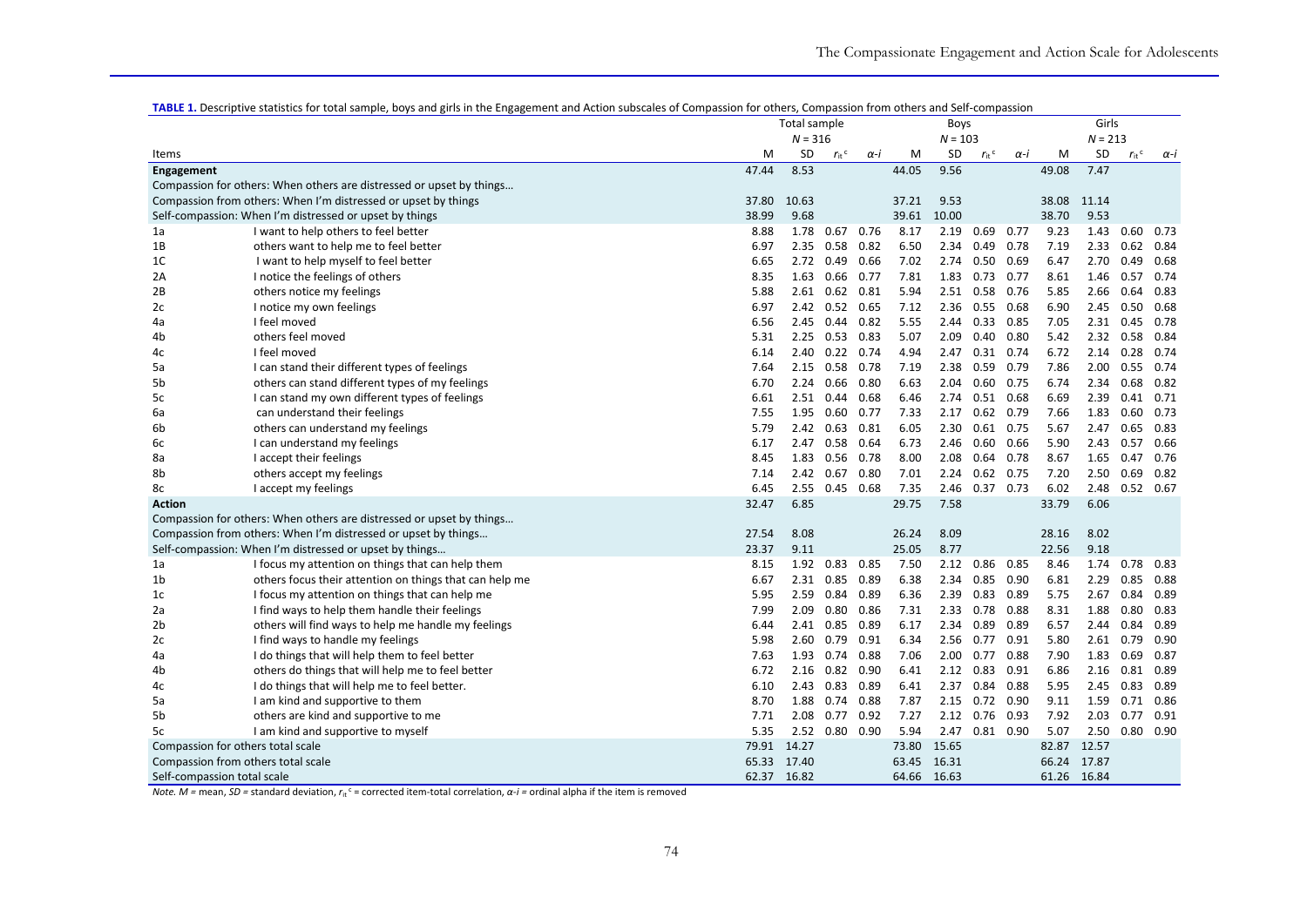| Item number and meaning of item                    | Compassion<br>for others: | Compassion<br>Compassion<br>for others:<br>from others: |             | Compassion<br>from others: | Self-<br>compassion: | Self-<br>compassion: |  |
|----------------------------------------------------|---------------------------|---------------------------------------------------------|-------------|----------------------------|----------------------|----------------------|--|
|                                                    | Engagement                | Action                                                  | Engagement* | Action*                    | Engagement           | Action               |  |
| 1. Care for wellbeing                              | .88                       |                                                         | .70         |                            | .84                  |                      |  |
| 2. Attention / sensitive to suffering              | .79                       |                                                         | .73         |                            | .57                  |                      |  |
| 5. Distress tolerance                              | .67                       |                                                         | .74         |                            | .36                  |                      |  |
| 6. Empathy                                         | .69                       |                                                         | .70         |                            | .70                  |                      |  |
| 8. Being accepting and non-judgmental              | .71                       |                                                         | .81         |                            | .68                  |                      |  |
| 1. Directing attention to what is helpful          |                           | .91                                                     |             | .85                        |                      | .90                  |  |
| 2. Thinking and reasoning - what is helpful        |                           | .89                                                     |             | .86                        |                      | .85                  |  |
| 4. Taking helpful actions                          |                           | .81                                                     |             | .90                        |                      | .89                  |  |
| 5. Creating inner feelings of support and kindness |                           | .86                                                     |             | .87                        |                      | .88                  |  |

**TABLE 2.** Standardized Factor Loadings for the Swedish CEASY-SE (N = 316)

*Note*. \* = showing the final model's factor loadings

Test consistency over time was calculated using a subsample of 155 adolescents (49% of 316 answered 3 weeks later). The test-retest ICCs were .77 for the total score of the Compassion for others subscale (95% CI .68, .83; F = 4.34; *p* ≤ .001), .67 for the Compassion for others engagement subscale (95% CI .54, .76; F = 3.01;  $p \le 0.001$ , and .79 for the Compassion for others action subscale (95% CI .71, .84;  $F = 4.68$ ;  $p \le .001$ ). The test-retest ICCs were .85 for the total score of the Compassion from others subscale (95% CI .79, .89; F = 6.62; *p* ≤ .001), .83 for the Compassion from others engagement subscale (95% CI .77, .88; F = 5.98; *p* ≤ .001), and .76 for the Compassion from others action subscale (95% CI .67, .83;  $F = 4.22$ ;  $p \le .001$ ). The test-retest ICCs were .83 for the total score of the Self-compassion subscale (95% CI .77, .88;  $F =$ 5.93;  $p \leq .001$ , .77 for the Self-compassion engagement subscale (95% CI .68, .83; F = 4.34; *p*  $\leq$  .001), and .85 for the Self-compassion action subscale (95% CI .79, 0.89; F = 6.57; *p* ≤ .001). Based on the criteria of Fleiss (1986), the ICCs were considered fair to excellent.

#### *Gender differences*

After Bonferroni correction (*p* = .008), Mann– Whitney U-tests showed that girls rated significantly more compassion for others than boys, with a small effect size according to Cohen (1988). Furthermore, girls rated less self-compassion than boys (small effect size). No other results were significant. See Table 3 for the numbers.

#### *Intercorrelations between the CEASY-SE subscales*

The lowest correlations between subscales were between Compassion for others and Selfcompassion. The highest correlations were between Self-compassion and Compassion from others. In all three subscales, correlations between engagement and action components showed a strong correlation (table 4).

#### *Convergent and divergent validity*

Table 5 shows the descriptive of validity measures and table 6 shows the convergent and divergent validity. Convergent validity between the three subscales of CEASY-SE and six scales of selfcompassion (SCS positive scale, overall well-being (WHO-5), anxiety (RCADS), depression (BYI-D), and anger (BYI-A), were investigated. The Compassion from others and Self-compassion scores showed small to high positive correlations to the SCS positive scale of self-compassion and well-being, and small to high inverse correlations to anxiety, depression, and anger, supporting the convergent validity of the subscales. Compassion for others engagement did not correlate with the scales of anxiety and depression, but had a small negative correlation with anger.

The examination of divergent validity between the CEASY-SE total subscales and the SDQ-functioning composite subscale and PROMIS Pain showed no to small but significant associations for the three subscales, supporting the divergent validity of the subscales. A small correlation was interpreted as .1 to .29, a medium as .3 to .49, and a large correlation as .50 and above (45).

Three principal component analyses were conducted to visualize the dimensionality of the constructs (SCS positive scale, BYI-D, BYI-A, and WHO-5) and the CEASY-SE subscales, see Figure 1. This showed that the CEASY-SE subscales measure a different dimension, distinct from psychological symptoms and quality of life. The Compassion for others subscale had the lowest correlations with the SCS positive scale, and Compassion from others and Selfcompassion were more closely related to the SCS positive scale.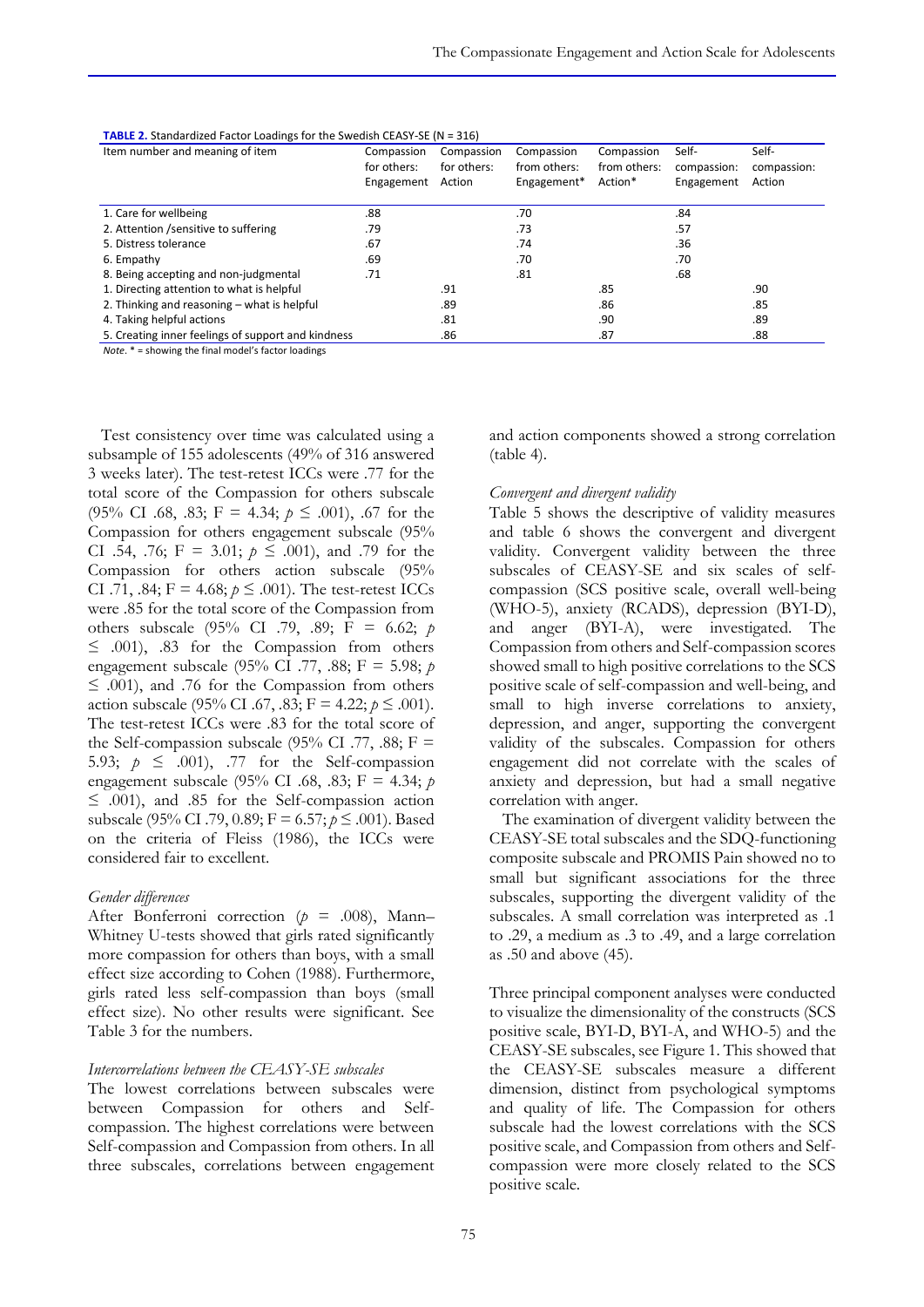|                                   | Boys ( $n = 103$ ) |       |     | Girls ( $n = 213$ ) |       |     | Total |       |     | Mann-Whitney U |           |         |
|-----------------------------------|--------------------|-------|-----|---------------------|-------|-----|-------|-------|-----|----------------|-----------|---------|
|                                   | M                  | SD    | α   | м                   | SD    | α   | M     | SD    | α   |                | D         | ES r    |
| Compassion for others Engagement  | 38.50              | 8.46  | .91 | 42.04               | 6.13  | .89 | 40.88 | 7.16  | .82 | 8308.50        | $0.000*$  | $-0.20$ |
| Compassion for others Action      | 29.75              | 7.58  | .90 | 33.79               | 6.06  | .88 | 32.47 | 6.85  | .90 | 7303.50        | $0.000*$  | $-0.27$ |
| Total                             | 68.25              | 14.74 | .80 | 75.83               | 11.41 | .84 | 73.36 | 13.06 | .91 | 7525.00        | $0.000*$  | $-0.25$ |
| Compassion from others Engagement | 32.14              | 8.51  | .90 | 32.66               | 9.63  | .92 | 32.49 | 9.27  | .83 | 10638.00       | 0.663     | $-0.02$ |
| Compassion from others Action     | 26.24              | 8.09  | .93 | 28.16               | 8.02  | .92 | 25.54 | 8.08  | .92 | 9408.00        | 0.040     | $-0.12$ |
| Total                             | 58.38              | 15.12 | .90 | 60.82               | 16.46 | .92 | 60.02 | 16.05 | .91 | 9933.50        | 0.173     | $-0.08$ |
| Self-compassion Engagement        | 34.67              | 8,96  | .74 | 31.98               | 8.70  | .74 | 32.85 | 8.86  | .74 | 8864.00        | $0.006*$  | $-0.16$ |
| Self-compassion Action            | 25.05              | 8.77  | .92 | 22.56               | 9.18  | .92 | 23.37 | 9.11  | .92 | 9177.50        | 0.018     | $-0.13$ |
| Total                             | 59.72              | 15.90 | .87 | 54.54               | 16.32 | .88 | 56.23 | 16.34 | .88 | 8817.50        | $0.005**$ | $-0.16$ |

#### **TABLE 3.** Internal Consistency and Mann-Whitney U test between Boys and Girls

*Note. M =* mean; *SD =* standard deviation; *α =* Cronbach alpha. Bonferroni corrected p-values \**p* < .008. Effect size *r* = .1–.3 small effect, .3–.5 medium effect, ≥ .5 large effect

#### **TABLE 4.** Intercorrelations between CEASY-SE Subscales using Spearman's Rho

| Measure                           | Self-      | Compassion | Compassion | Compassion  | Compassion  |
|-----------------------------------|------------|------------|------------|-------------|-------------|
|                                   | compassion | for others | for others | from others | from others |
|                                   | Action     | Engagement | Action     | Engagement  | Action      |
|                                   |            |            |            |             |             |
| Self-compassion Engagement        | $.642**$   | $.242***$  | $.182***$  | .456**      | $.315***$   |
| Self-compassion Action            | 1.000      | $.122*$    | $.164***$  | $.437***$   | $.387***$   |
| Compassion for others Engagement  |            | 1.000      | .699**     | $.350**$    | $.367***$   |
| Compassion for others Action      |            |            | 1.000      | $.364***$   | $.497**$    |
| Compassion from others Engagement |            |            |            | 1.000       | $.714***$   |
| Compassion from others Action     |            |            |            |             | 1.000       |
| $M - 1 - 2 - 1005$ $22 - 1004$    |            |            |            |             |             |

*Note.* \**p* < 0.05, \*\**p* < 0.01

#### **TABLE 5.** Descriptive statistics of validity measures

|                                                                           | Total sample $N = 316$ |       |
|---------------------------------------------------------------------------|------------------------|-------|
| <b>Scales</b>                                                             | M                      | SD    |
| Self-Compassion Scale positive scale                                      | 35.88                  | 9.65  |
| WHO-5 Well-being Index total scale                                        | 55.67                  | 21.54 |
| Beck Youth Inventories Depression subscale                                | 17.36                  | 10.31 |
| Beck Youth Inventories Anger subscale                                     | 10.74                  | 8.64  |
| The Revised Child Anxiety and Depression Scale – total Anxiety scale      | 29.46                  | 17.78 |
| Strength and Difficulties Questionnaire – Functioning Composite subscale  | 1.28                   | 1.59  |
| Patient Reported Outcome Measurements Information System - item bank Pain | 29.52                  | 13.59 |
|                                                                           |                        |       |

*Note. M =* mean, *SD =* standard deviation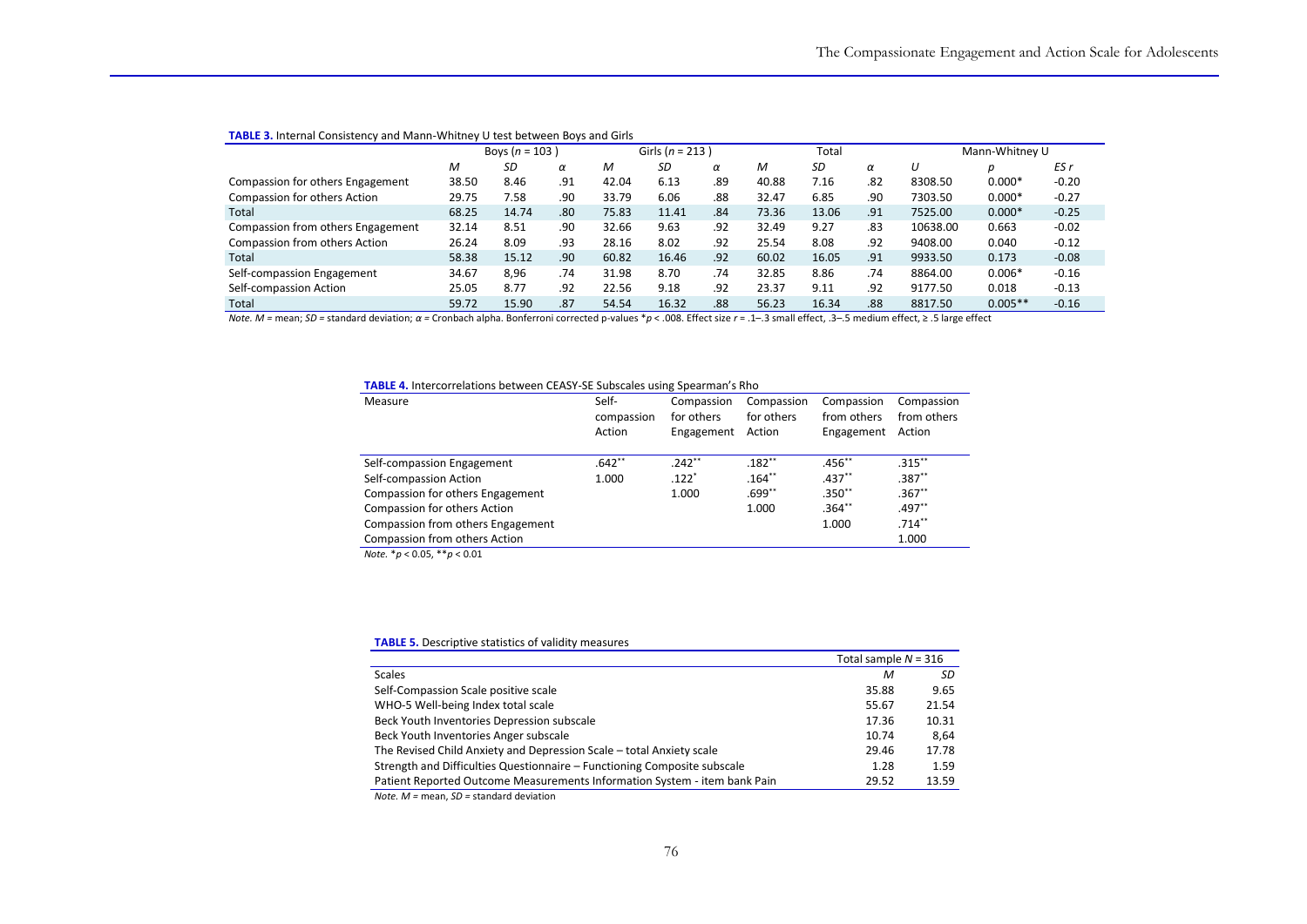| <b>TADLE OF SPECIFICATE STOTERIOUS DELWEEN CEAST SE SUBSCRIES UND VUINTLY INCOSULES</b> |                       |          |                 |          |          |            |                       |  |  |  |
|-----------------------------------------------------------------------------------------|-----------------------|----------|-----------------|----------|----------|------------|-----------------------|--|--|--|
| Measure                                                                                 | SCS positive<br>scale | WHO-5    | RCADS Anx BYI-D |          | BYI-A    | SDQ impact | <b>PROMIS</b><br>pain |  |  |  |
| Compassion for others<br>total scale                                                    | .042                  | .050     | $-.012$         | $-.075$  | $-.128*$ | .002       | $-.094$               |  |  |  |
| Compassion from others<br>total scale                                                   | $.342**$              | $.293**$ | $-265**$        | $-375**$ | $-371**$ | $-188*$    | $-175$                |  |  |  |
| Self-compassion<br>total scale                                                          | $.565**$              | $.491**$ | $-.462**$       | $-511**$ | $-414**$ | $-259**$   | $-.251$               |  |  |  |

#### **TABLE 6.** Spearman's correlations between CEASY-SE subscales and validity measures

*Note.* \**p* < 0.05, \*\**p* < 0.01.

SCS positive scale = Self-Compassion Scale positive scale (28); WHO-5 = WHO Well-being Index (34); BYI-D = Beck Youth Inventories Depression subscale (35); BYI-A = Beck Youth Inventories Anger subscale (35); RCADS Anx = The Revised Child Anxiety and Depression Scale - total Anxiety scale (36); SDQ impact = Strength and Difficulties Questionnaire - functioning composite subscale; PROMIS pain = Patient Reported Outcome Measurements Information System item bank Pain



**FIGURE 1**. Principal Component Analyses of 1) Compassion for Others, 2) Compassion from Others, 3) Self-compassion.

WHO5tot = WHO-5 Well-being Index; SCSpositive = self-compassion positive scale; BYI-D = Beck Youth Inventories of Emotional and Social Impairment Depression; BYI-A = Beck Youth Inventories of Emotional and Social Impairmen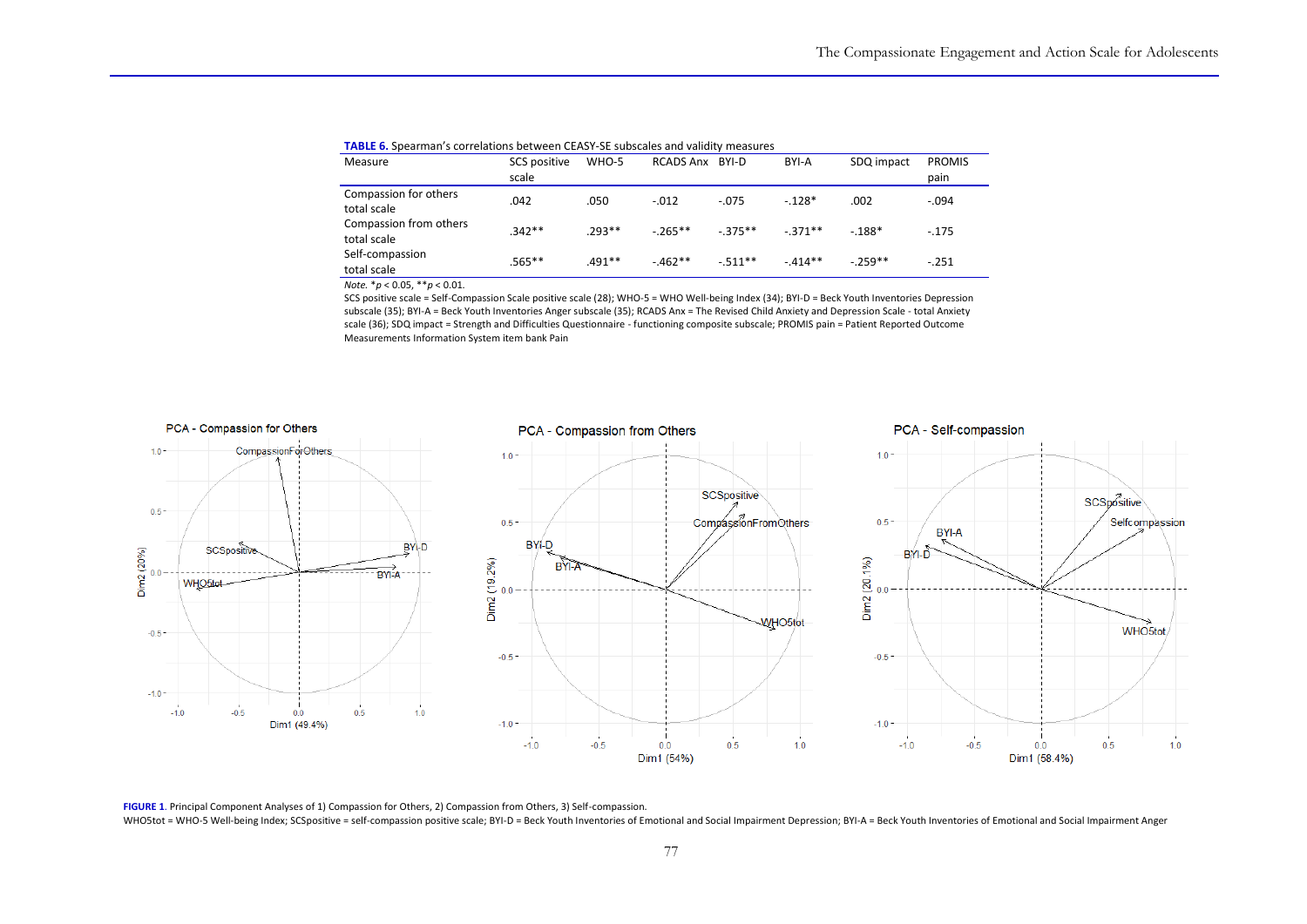### **Discussion**

The CFA in the present sample confirmed that the factor structure of the translated adolescent subscales had a good fit to the model. However, we had to exclude item four (sensitive to suffering/emotionally moved) in the engagement subscales in all dimensions of compassion due to an insufficient correlation between that item and the total score. Item four is intended to capture sensitivity to distress and suffering, and we believe that the meaning may have been lost in the Swedish translation. Future studies of the CEASY in other languages will help to clarify this. On the other hand, Gilbert et al., (1) also noted that items such as sensitivity to suffering or being emotionally moved by suffering can be linked to increased depression if individuals do not have means to cope well with such sensitivity.

Internal consistencies were good to excellent in the sample for all subscales (range from .74 to .92), and the items underlying the subscales measured the same general construct. This was in line with Gilbert's study (1).Test-retest reliability in the CEASY-SE and the ICC as interpreted by the criteria of Fleiss (42) showed satisfactory to excellent reliability .This can be compared to the SCS (17) that showed similar scores.

### *The three dimensions of compassion and their relationships to each other*

As found in the original study of the CEAS (1), the compassion constructs in our study were correlated within each direction in the engagement and action subscales. However, the three dimensions of compassion were not always as strongly related to one another. This supports the notion that the direction of compassion has distinct clinical implications and that high compassion in one direction, e.g. towards others, can coexist with low compassion towards oneself.

In the present study, Compassion for others was the least related construct compared to the other constructs and we found lower correlations than Gilbert et al. (1) between Self-compassion and Compassion for others  $(r = .12$  to  $.24$  vs.  $r = .34$ to .41). It also had non-significant correlations with measures of anxiety, depression, well-being, and pain but a small inverse correlation with self-assessed anger. Similarly, this pattern was found in the adult sample of Gilbert et al. (1). One explanation for this is that the psychology of giving versus receiving is quite different. People can be happy to give because others appreciate that and people feel warmness inside, whereas receiving is a different process. Another explanation is developmental, i.e. adolescents may be less likely to give compared to adults and will develop this trait later on.

Compassion from others was moderately related to both Self-compassion and Compassion for others, in line with the Gilbert et al. (1) study. The subscale had moderate positive correlations to the SCS positive scale, WHO-5 well-being Index, and negative correlations to anxiety, depression, and anger. Small correlations to the scale of pain and function were shown. The correlations were in line with Gilbert et al. (1), but were slightly higher for depression and anxiety. Receiving compassion from others might be linked to actual access to social support, but it could also represent the feeling or perception of being socially supported, whether or not the support is actually there. To have high levels of perceived social support is in several studies linked to increased wellbeing and better mental health (11, 12, 47).

Self-compassion, as measured by the CEASY-SE, is the orientation of compassion that is most clearly related to well-being. The Self-compassion subscale had a moderate to large negative relationship to a self-assessed anxiety, depression, and anger. Our results confirm earlier studies showing that selfcompassion is negatively related to depression (6, 19), anxiety (6, 9, 21) and negative affect (22).

#### *Gender differences*

In our sample, girls rated themselves lower than boys in self-compassion, and this has been shown in other studies of adolescents (5, 21, 22). In contrast, no gender differences with regard to self-compassion were seen in the adult sample of Gilbert et al. (1). Gender differences in Self-compassion might be more accentuated in adolescents because of gender identity formation or social influence.

Similarly, to the study by Gilbert et al. (1) with adults using the CEAS, we found higher scores for girls compared to boys on the subscale Compassion for others. Considering the developmental phase of adolescent girls, our results are important because late adolescent girls are particularly vulnerable to depression and other mental health issues (48). During adolescence, females tend to be more sensitive to and involved in relational issues, and this might lead to symptoms such as anxiety and depression (48).

#### *Method discussion*

Several limitations should be noted in this study. Even though the sample was sufficiently powered for the statistical analyses performed, the relatively modest sample size with an unbalanced gender ratio limited generalizability. The limitation of using a convenience sample is that we do not know if it was a group with special features that answered, perhaps the most compassionate. It is, though, common to use cross-sectional data to evaluate the psychometrics of a test.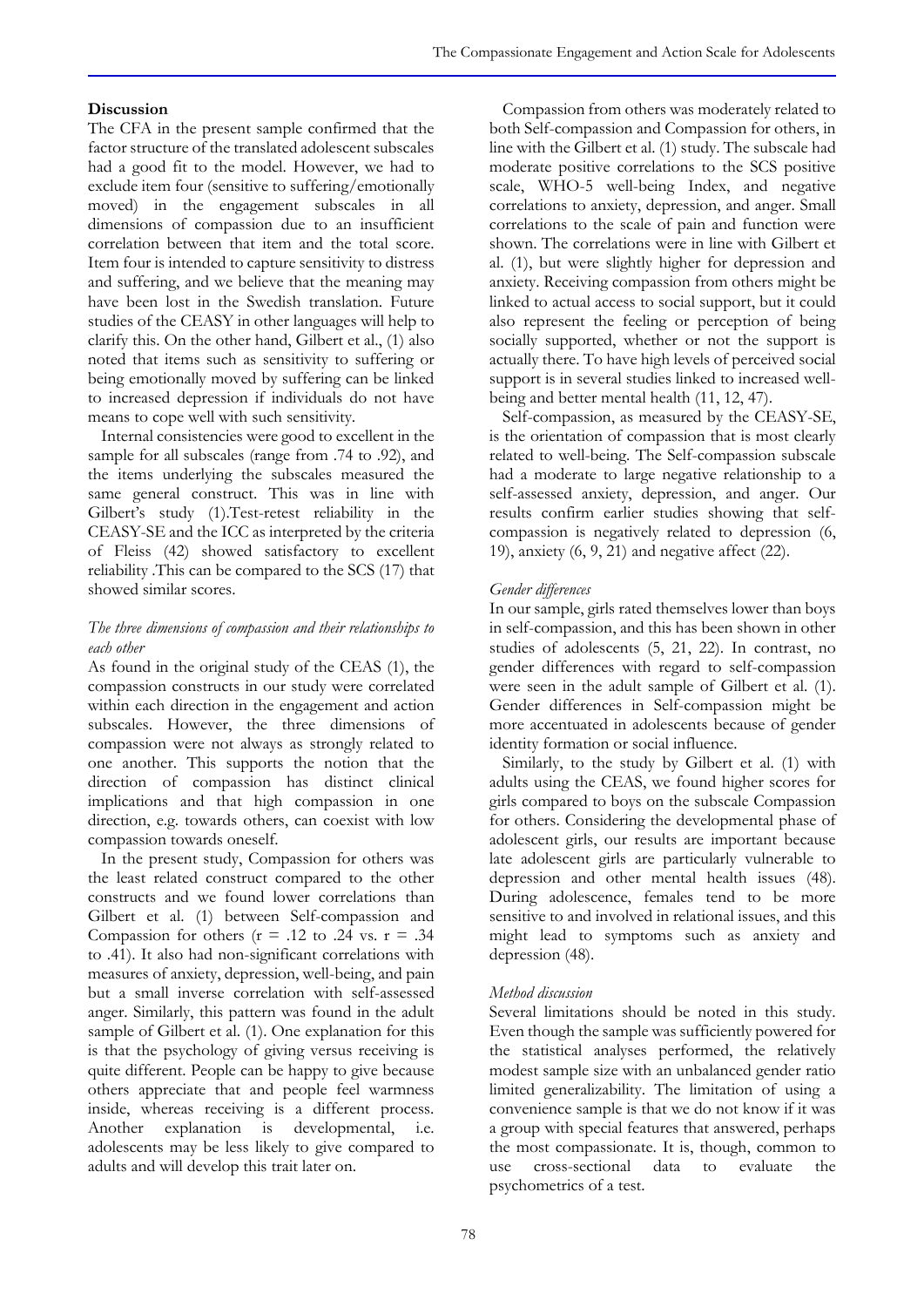#### **Clinical significance**

Cultivating compassion for self and others has become a central focus for several psychotherapeutic treatments for adults and adolescents. When developing compassion-focused therapies for adolescents, it is important to measure outcomes with the most adaptive instrument. However, most instruments are not adapted or validated for use in adolescent populations.

Self-compassion and the experience of receiving compassion from others can be protective factors. Compassion for others may be a prosocial skill and important for better relationships or social competence, and may develop later with age.

#### **Conflicts of interest**

All authors declare no conflicts of interest.

#### **References**

- 1. Gilbert P, Catarino F, Duarte C, Matos M, Kolts R, Stubbs J, et al. The development of compassionate engagement and action scales for self and others. J Compassionate Health Care 2017;4(1).
- 2. Hermanto N, Zuroff DC, Kopala-Sibley DC, Kelly AC, Matos M, Gilbert P, et al. Ability to receive compassion from others buffers the depressogenic effect of self-criticism: A cross-cultural multistudy analysis. Pers Individ Diff 2016;98:324-32.
- 3. Tian L, Tian Q, Huebner ES. School-related social support and adolescents' school-related subjective well-being: The mediating role of basic psychological needs satisfaction at school. Soc Indicat Res 2016;128(1):105-29.
- 4. Bluth K, Blanton PW. Mindfulness and self-compassion: Exploring pathways to adolescent emotional well-being. J Child Fam Stud 2014;23(7):1298-309.
- 5. Bluth K, Campo RA, Futch WS, Gaylord SA. Age and gender differences in the associations of self-compassion and emotional well-being in a large adolescent sample. J Youth Adolesc 2017;46(4):840-53.
- 6. Bluth K, Gaylord S, Campo R, Mullarkey M, Hobbs L. Making friends with yourself: A mixed methods pilot study of a mindful selfcompassion program for adolescents. Mindfulness 2016;7(2):479- 92.
- 7. Bluth K, Mullarkey M, Lathren C. Self-compassion: A potential path to adolescent resilience and positive exploration. J Child Fam Stud 2018;27(9):3037-47.
- 8. Bluth K, Roberson P, Gaylord S, Faurot K, Grewen K, Arzon S, et al. Does self-compassion protect adolescents from stress? J Child Fam Stud. 2016;25(4):1098-109.
- 9. Neff KD, McGehee P. Self-compassion and psychological resilience among adolescents and young adults. Self Identity 2010;9(3):225-40.
- 10. Leary MR, Tate EB, Adams CE, Allen AB, Hancock J. Selfcompassion and reactions to unpleasant self-relevant events: the implications of treating oneself kindly. J Pers Soc Psychol 2007;92(5):887-904.
- 11. Liu W, Mei J, Tian L, Huebner ES. Age and gender differences in the relation between school-related social support and subjective well-being in school among students. Soc Indicat Res 2015;125(3):1065-83.
- 12. Stewart T, Suldo S. Relationships between social support sources and early adolescents' mental health: The moderating effect of student achievement level. Psychol Sch 2011;48(10):1016-33.
- 13. Kirby JN, Gilbert P. Commentary regarding Wilson et al. (2018) "effectiveness of 'self-compassion' related therapies: A systematic review and meta-analysis." all is not as it seems. Mindfulness 2019;10(6):1006-16.
- 14. Goetz JL, Keltner D, Simon-Thomas E. Compassion: An evolutionary analysis and empirical review. Psychol Bull 2010;136(3):351-74.
- 15. Strauss C, Lever Taylor B, Gu J, Kuyken W, Baer R, Jones F, et al. What is compassion and how can we measure it? A review of definitions and measures. Clin Psychol Rev 2016;47:15-27.
- 16. Neff K. Self-compassion: An alternative conceptualization of a healthy attitude toward oneself. Self Identity 2003;2(2):85-101.
- 17. Neff KD. The development and validation of a scale to measure self-compassion. Self Identity 2003;2(3):223-50.
- 18. Cunha M, Rodrigues C, Matos M, Galhardo A, Couto M. Compassionate Attributes and Action Scale for adolescents: Adaptation and validation. Eur Psychiatry 2017;41:434.
- 19. Castilho P, Carvalho SA, Marques S, Pinto-Gouveia J. Selfcompassion and emotional intelligence in adolescence: A multigroup mediational study of the impact of shame memories on depressive symptoms. J Child Fam Stud 2016;26(3):759-68.
- 20. Zeller M, Yuval K, Nitzan-Assayag Y, Bernstein A. Self-compassion in recovery following potentially traumatic stress: longitudinal study of at-risk youth. J Abnorm Child Psychol 2015;43(4):645-53.
- 21. Muris P, Meesters C, Pierik A, de Kock B. Good for the self: Selfcompassion and other self-related constructs in relation to symptoms of anxiety and depression in non-clinical youths. J Child Fam Stud 2016;25:607-17.
- 22. Bluth K, Blanton PW. The influence of self-compassion on emotional well-being among early and older adolescent males and females. J Posit Psychol 2015;10(3):219-30.
- 23. Muris P, Petrocchi N. Protection or vulnerability? A meta-analysis of the relations between the positive and negative components of self-compassion and psychopathology. Clin Psychol Psychother  $2017;24(2):373-83.$
- 24. Gilbert P. Psychotherapy and counselling for depression. 3rd ed. Gilbert P (ed). Los Angeles: SAGE; 2007.
- 25. Gilbert P. Human nature and suffering. London: Taylor and Francis; 2016. 1-403 p.
- 26. Carter SC, Bartel IBA, Porges EC. The roots of compassion: an evolutionary and neurobiological perspective. In: E. Seppala E, Simon-Thomas S, Brown M, Worline CD, Cameron JD (eds). Oxford handbook of compassion science. New York: Oxford University Press.; 2017. p. 173-88.
- 27. Yarnell LM, Stafford RE, Neff KD, Reilly ED, Knox MC, Mullarkey M. Meta-analysis of gender differences in self-compassion. Self Identity 2015;14(5):499-520.
- 28. Neff KD, Beretvas SN. The role of self-compassion in romantic relationships. Self Identity 2013;12(1):78-98.
- 29. Neff KD, Pommier E. The relationship between self-compassion and other-focused concern among college undergraduates, community adults, and practicing meditators. Self Identity 2013;12(2):160-76.
- 30. Yarnell LM, Neff KD. Self-compassion, interpersonal conflict resolutions, and well-being. Self Identity 2013;12(2):146-59.